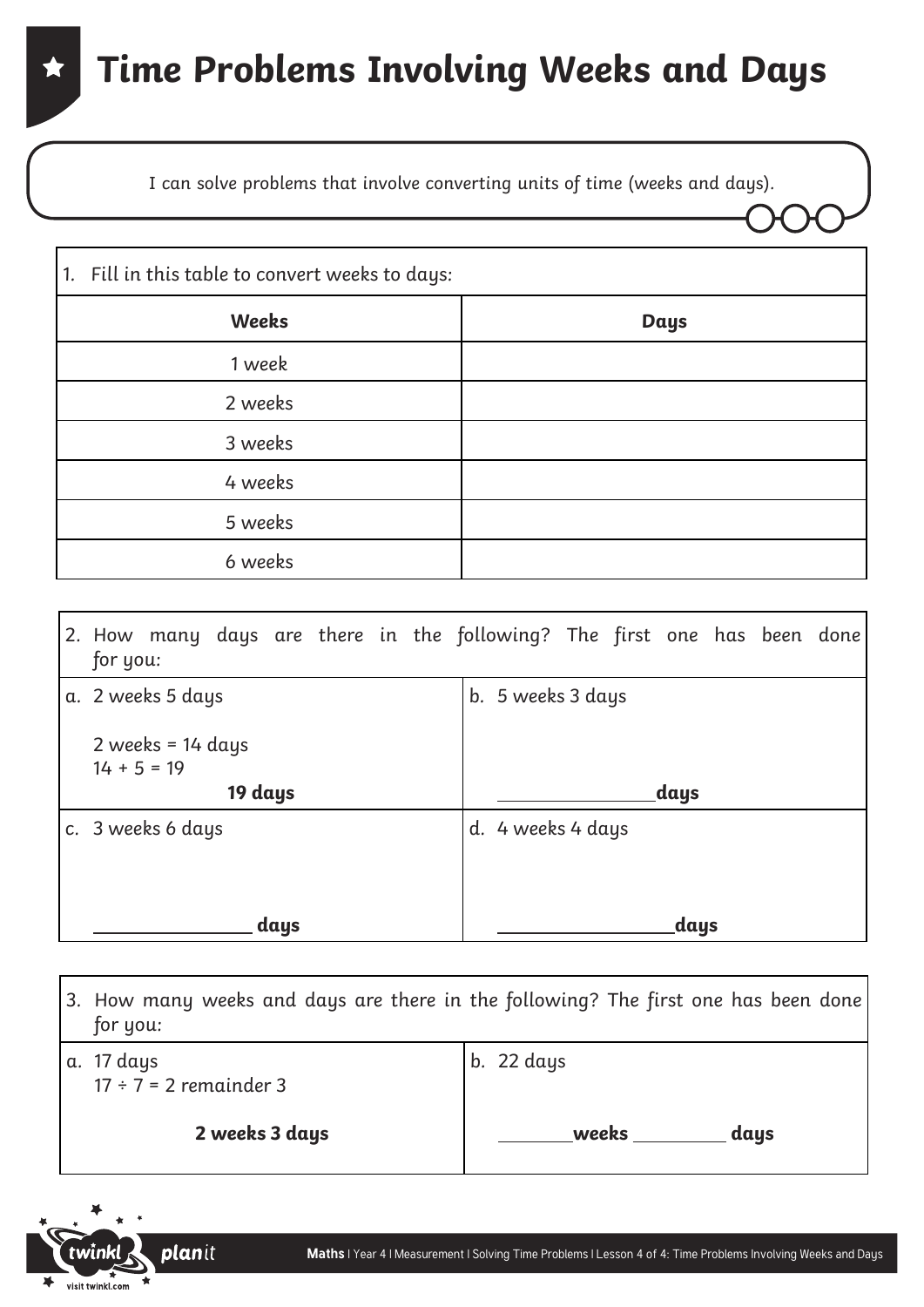| c. $38 \text{ days}$ | d. 41 days |
|----------------------|------------|
| weeks                | weeks      |
| days                 | days       |

4. Some children are completing a homework project. This is how long it took them to complete the project. Some of the times are recorded in days and some in weeks and days. Use either < or > to compare the times the children took.

David: 55 days

Sabrina: 6 weeks 6 days

Mariusz: 49 days

Zalika: 5 weeks 1 day

Tristan: 63 days

| Sabrina<br>David   |
|--------------------|
| Tristan<br>Zalika  |
| Sabrina<br>Mariusz |
| Sabrina<br>Tristan |
| David<br>Zalika    |

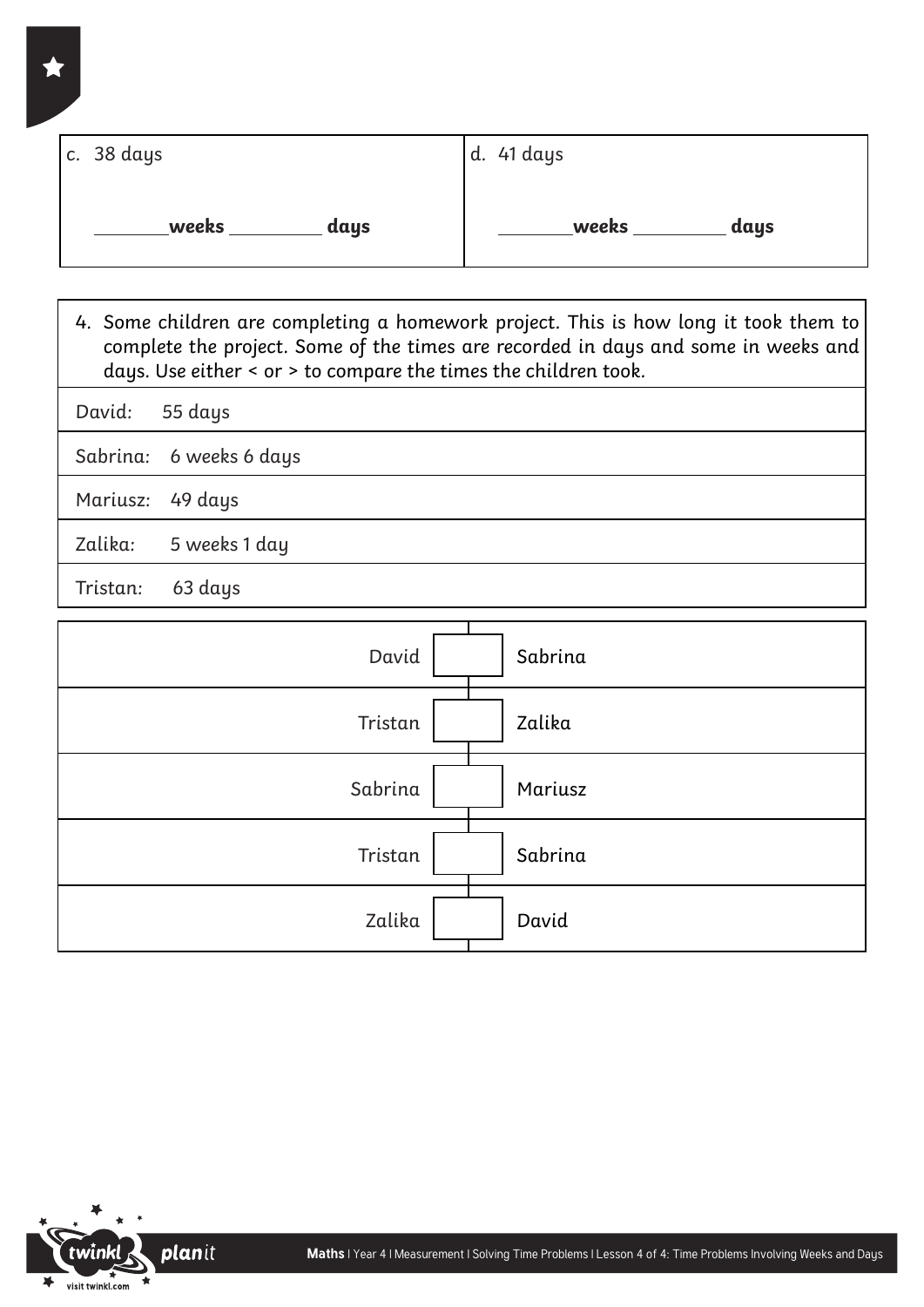

I can solve problems that involve converting units of time (weeks and days).

| Complete this table:<br>1. |             |
|----------------------------|-------------|
| Weeks                      | <b>Days</b> |
| 5 weeks                    |             |
| 10 weeks                   |             |
|                            | 7 days      |
|                            | 42 days     |
| 9 weeks                    |             |
| 2 weeks                    |             |
| 8 weeks                    |             |
|                            | 28 days     |
|                            | 49 days     |
| 3 weeks                    |             |

| 2. How many days are there in the following? |                   |  |  |  |
|----------------------------------------------|-------------------|--|--|--|
| a. 7 weeks 4 days                            | b. 3 weeks 3 days |  |  |  |
|                                              |                   |  |  |  |
| days                                         | days              |  |  |  |
| c. 9 weeks 5 days                            | d. 4 weeks 6 days |  |  |  |
| days                                         | days              |  |  |  |

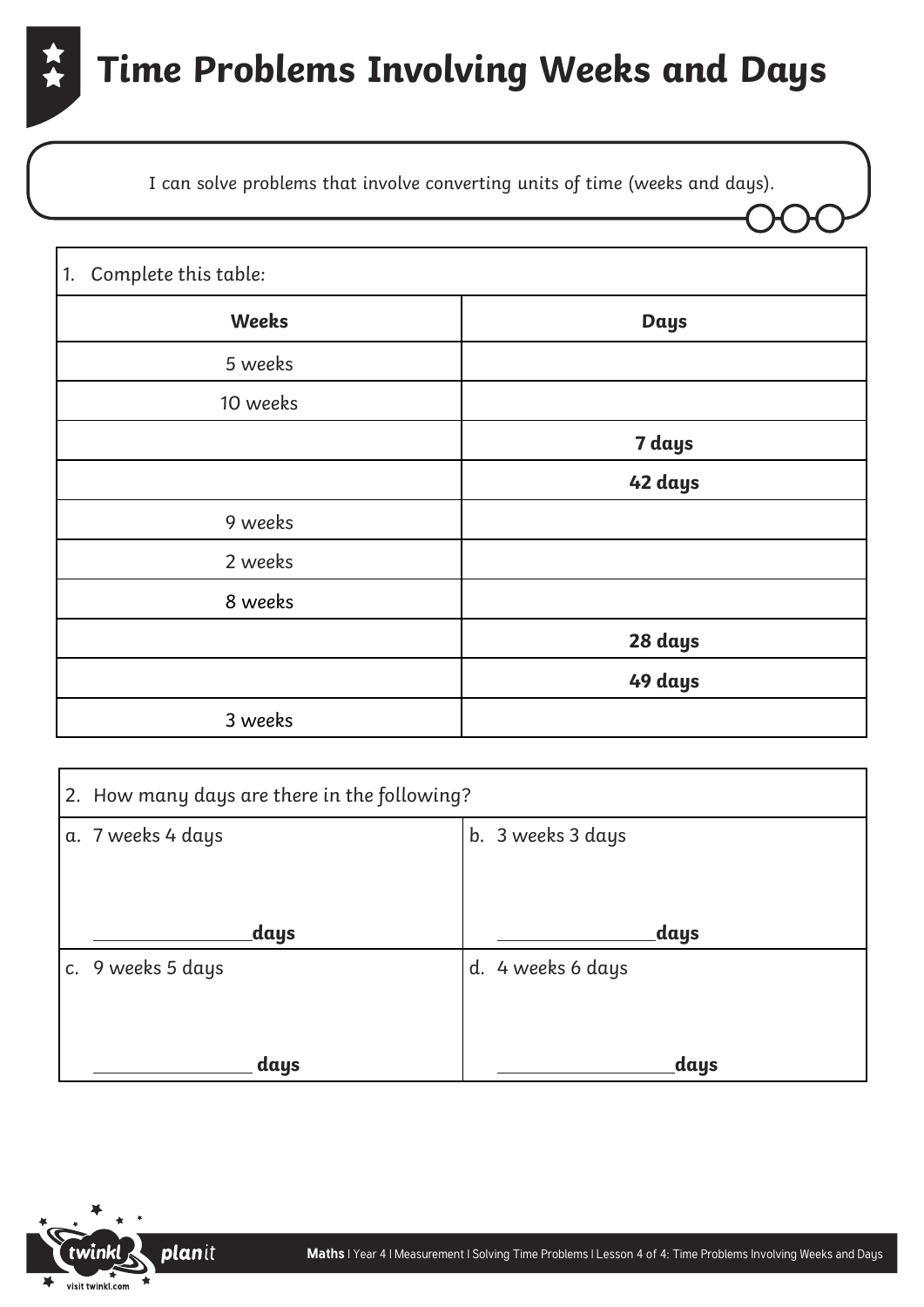

| 3. How many weeks and days are there in the following? Show your working out.                                                                                                                                                            |                      |            |                          |  |
|------------------------------------------------------------------------------------------------------------------------------------------------------------------------------------------------------------------------------------------|----------------------|------------|--------------------------|--|
| a. 17 days                                                                                                                                                                                                                               |                      | b. 72 days |                          |  |
|                                                                                                                                                                                                                                          |                      |            | weeks ________ days      |  |
| c. $55 \text{ days}$                                                                                                                                                                                                                     |                      | d. 60 days |                          |  |
|                                                                                                                                                                                                                                          | weeks _________ days |            | ____weeks _________ days |  |
| 4. Some children are completing a homework project. This is how long it took them to<br>complete the project. Some of the times are recorded in days and some in weeks and<br>days. Order the children's times from shortest to longest: |                      |            |                          |  |
| Tirath: 66 days                                                                                                                                                                                                                          |                      |            |                          |  |
| Peter: 8 weeks 4 days                                                                                                                                                                                                                    |                      |            |                          |  |
| Siobhan: 7 weeks 2 days                                                                                                                                                                                                                  |                      |            |                          |  |
| Lester: 71 days                                                                                                                                                                                                                          |                      |            |                          |  |
| Maria: 68 days                                                                                                                                                                                                                           |                      |            |                          |  |
| shortest<br>longest                                                                                                                                                                                                                      |                      |            |                          |  |
|                                                                                                                                                                                                                                          |                      |            |                          |  |

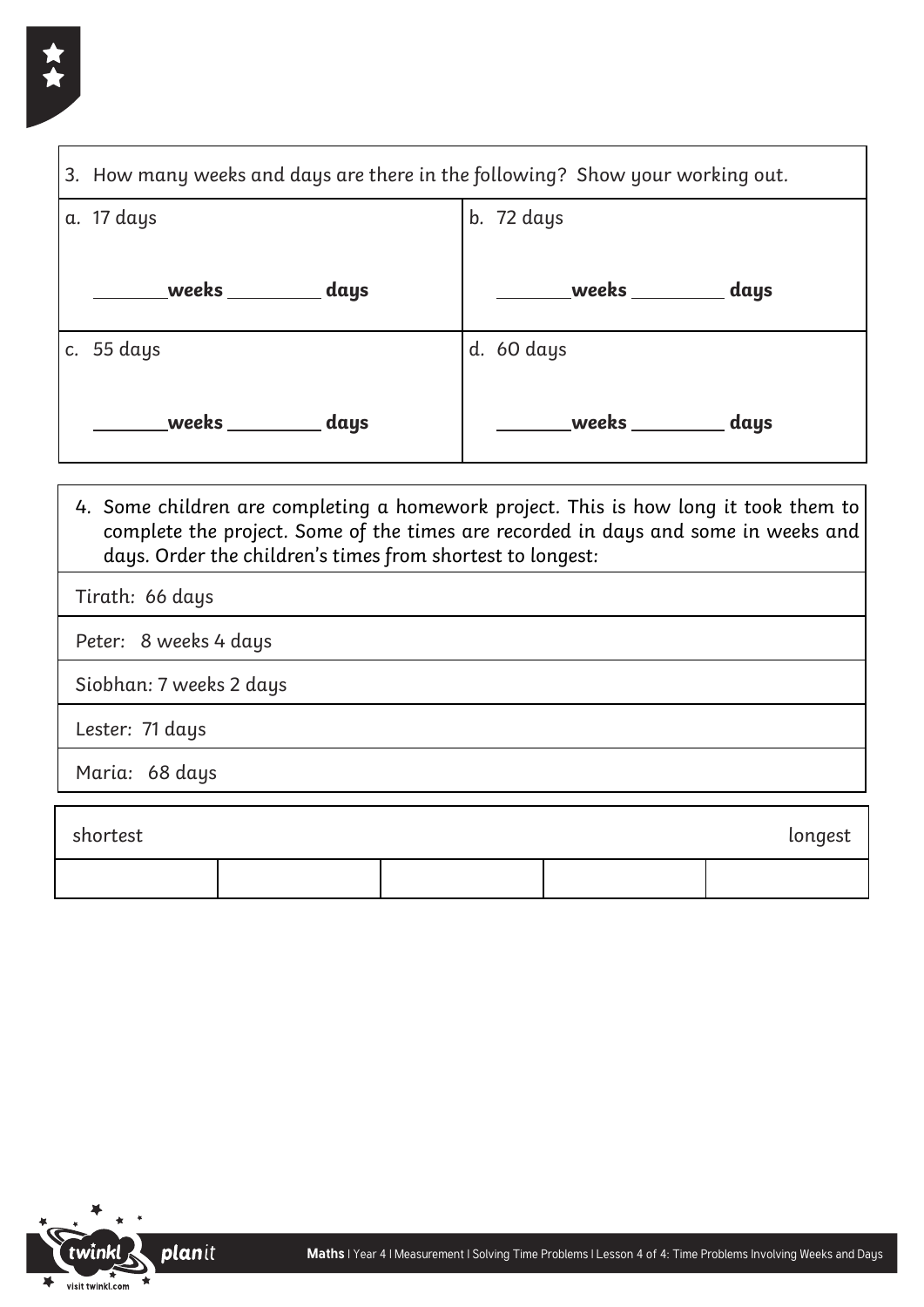

I can solve problems that involve converting units of time (weeks and days).

| Complete this table:<br>1. |          |
|----------------------------|----------|
| <b>Days</b>                | Weeks    |
| 42 days                    |          |
| 21 days                    |          |
|                            | 8 weeks  |
|                            | 1 week   |
| 70 days                    |          |
| 14 days                    |          |
| 49 days                    |          |
|                            | 4 weeks  |
| 77 days                    |          |
|                            | 5 weeks  |
|                            | 12 weeks |
|                            | 9 weeks  |

| 2. How many days are there in the following? Show your working out. |                   |  |  |  |
|---------------------------------------------------------------------|-------------------|--|--|--|
| b. 10 weeks 5 days<br>a. 8 weeks 4 days                             |                   |  |  |  |
|                                                                     |                   |  |  |  |
| _days                                                               | days              |  |  |  |
| c. 11 weeks 2 days                                                  | d. 7 weeks 5 days |  |  |  |
| days                                                                | <sub>.</sub> days |  |  |  |

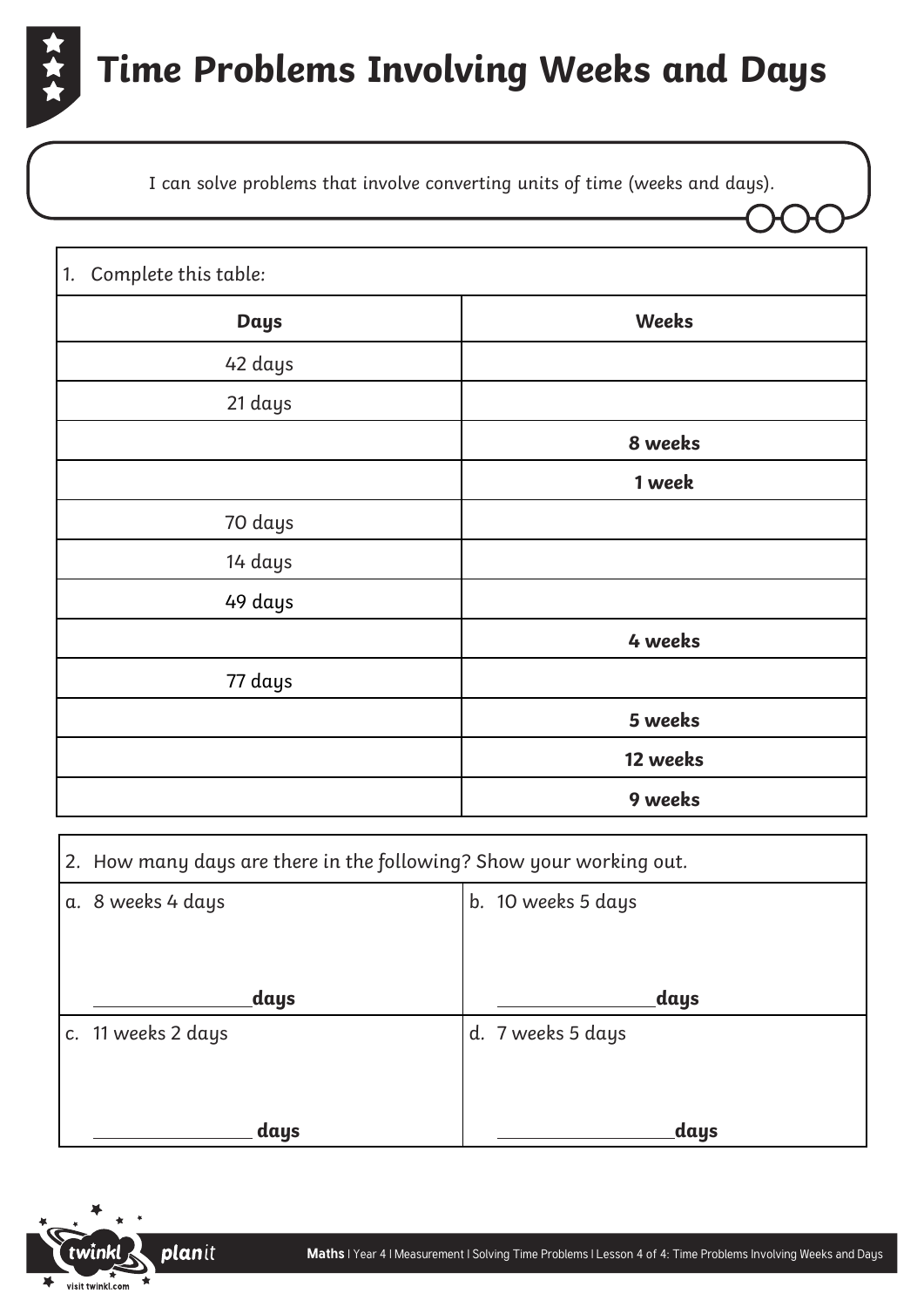

| 3. How many weeks and days are there in the following? Show your working out. |               |  |  |  |
|-------------------------------------------------------------------------------|---------------|--|--|--|
| a. 80 days                                                                    | b. 71 days    |  |  |  |
| weekservalle<br>days                                                          | days          |  |  |  |
| c. $65 \text{ days}$                                                          | d. 59 days    |  |  |  |
| weeks<br>days                                                                 | weeks<br>days |  |  |  |

- 4. Some children are completing a homework project. This is how long it took them to complete the project. Some of the times are recorded in days and some in weeks and days.
- Tirath: 66 days

Peter: 8 weeks 4 days

Siobhan: 7 weeks 2 days

Lester: 71 days

Maria: 68 days

Work out the difference in days between the following children's times:

## a) Tirath and Siobhan

b) Peter and Lester

c) Maria and Siobhan

d) Maria and Peter

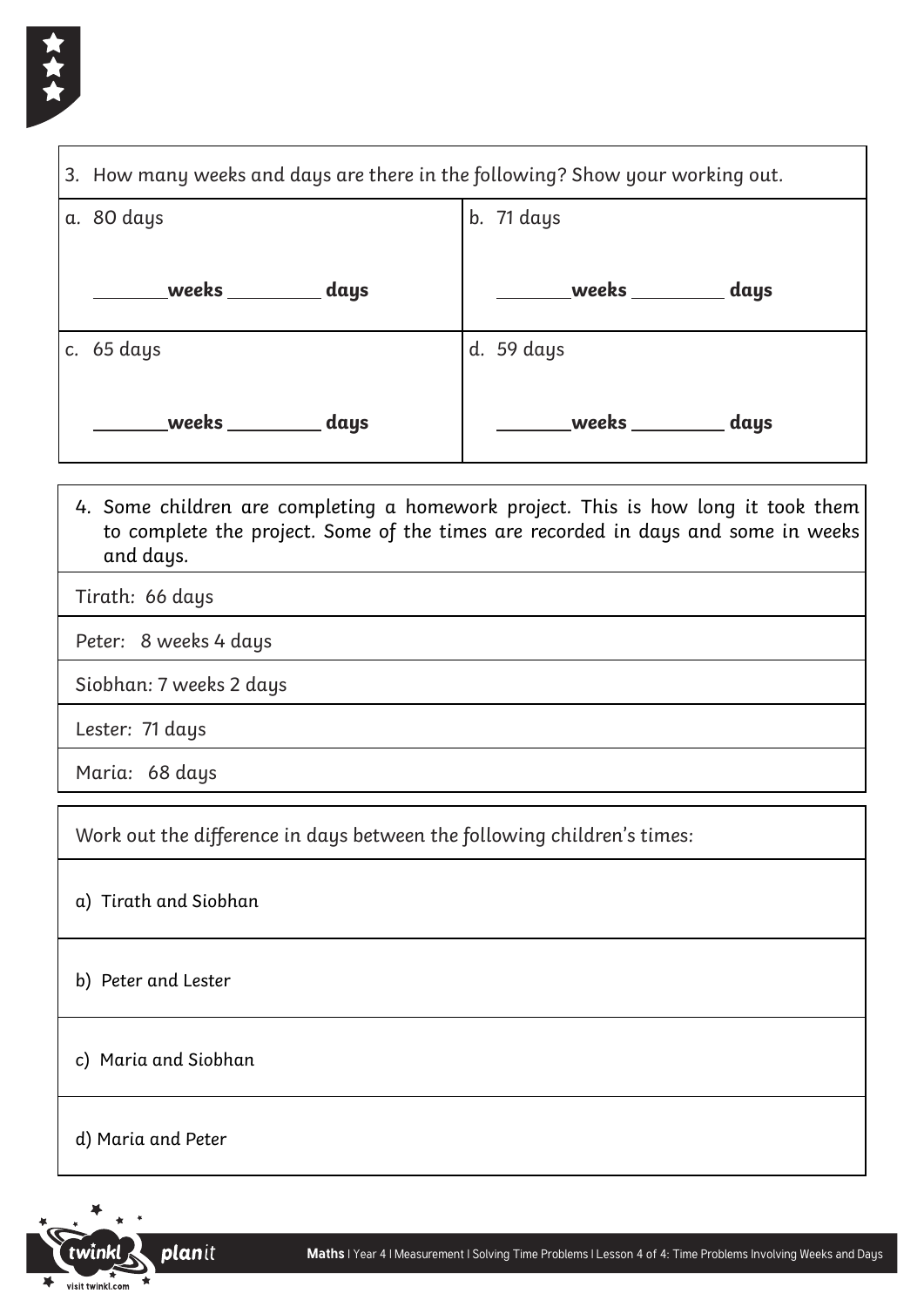## Time Problems Involving Weeks and Days **Answers**

| 1. Fill in this table to convert<br>weeks to days: |         | 2. How many days are there in the following? The<br>first one has been done for you: |  |                   |
|----------------------------------------------------|---------|--------------------------------------------------------------------------------------|--|-------------------|
| 1 week                                             | 7 days  | a. 2 weeks 5 days                                                                    |  | b. 5 weeks 3 days |
| 2 weeks                                            | 14 days |                                                                                      |  |                   |
| 3 weeks                                            | 21 days | 19 days                                                                              |  | 38 days           |
| 4 weeks                                            | 28 days | c. 3 weeks 6 days                                                                    |  | d. 4 weeks 4 days |
| 5 weeks                                            | 35 days |                                                                                      |  |                   |
| 6 weeks                                            | 42 days | 27 days                                                                              |  | 32 days           |

3. How many weeks and days are there in the following? The first one has been done for you:

| a. 17 days     | $b. 22 \text{ days}$ |
|----------------|----------------------|
| 2 weeks 3 days | 3 weeks I day        |
| c. 38 days     | d. 41 days           |
| Sweeks 3 days  | S weeks 6 days       |

4. Some children are completing a homework project. This is how long it took them to complete the project. Some of the times are recorded in days and some in weeks and days. Use either < or > to compare the times the children took.

| $\,>$<br>David<br>Sabrina                                         |
|-------------------------------------------------------------------|
| $\qquad \qquad \blacktriangleright$<br>Zalika<br>Tristan          |
| $\textcolor{red}{\textstyle\boldsymbol{<}}$<br>Sabrina<br>Mariusz |
| $\geq$<br>Sabrina<br>Tristan                                      |
| Zalika<br>$\checkmark$<br>David                                   |

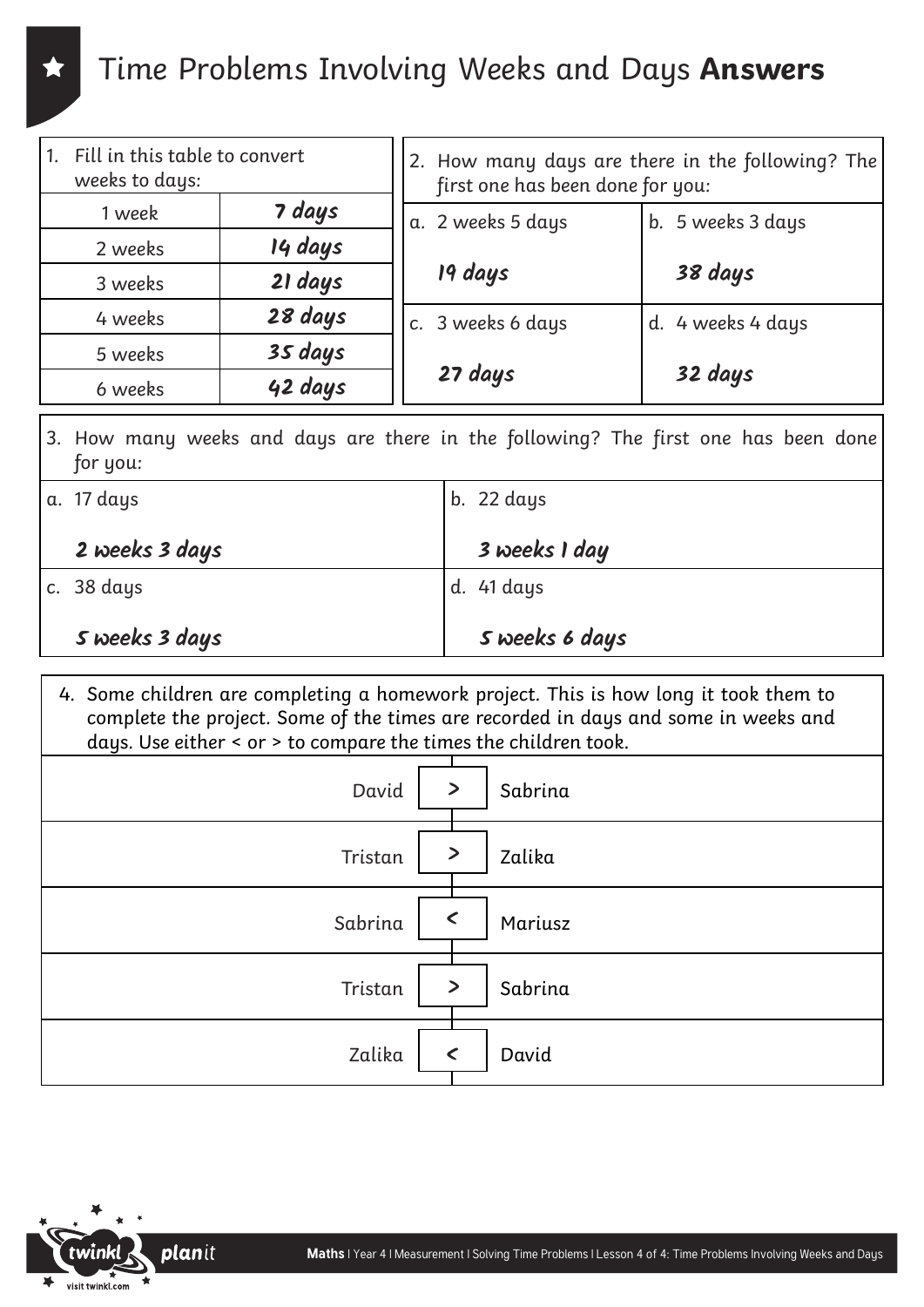

## Time Problems Involving Weeks and Days **Answers**

| Complete this table:<br>1. |         |  |
|----------------------------|---------|--|
| 5 weeks                    | 35 days |  |
| 10 weeks                   | 70 days |  |
| I week                     | 7 days  |  |
| 6 weeks                    | 42 days |  |
| 9 weeks                    | 63 days |  |
| 2 weeks                    | 14 days |  |
| 8 weeks                    | 56 days |  |
| 4 weeks                    | 28 days |  |
| 7 weeks                    | 49 days |  |
| 3 weeks                    | 21 days |  |

| 2. How many days are there in the following? |  |                              |
|----------------------------------------------|--|------------------------------|
| a. 7 weeks 4 days<br>53 days                 |  | b. 3 weeks 3 days<br>24 days |
| c. 9 weeks 5 days<br>68 days                 |  | d. 4 weeks 6 days<br>34 days |

| for you:                               | [3. How many weeks and days are there in the following? The first one has been done] |
|----------------------------------------|--------------------------------------------------------------------------------------|
| a. 39 days<br>Sweeks 4 days            | lb. 72 days<br><b>10 weeks 2 days</b>                                                |
| c. $55 \text{ days}$<br>7 weeks 6 days | d. 60 days<br>8 weeks 4 days                                                         |

| 4. Some children are completing a homework project. This is how long it took them to complete<br>the project. Some of the times are recorded in days and some in weeks and days. Order the |         |
|--------------------------------------------------------------------------------------------------------------------------------------------------------------------------------------------|---------|
| children's times from shortest to longest:                                                                                                                                                 |         |
| shortest                                                                                                                                                                                   | longest |
|                                                                                                                                                                                            |         |